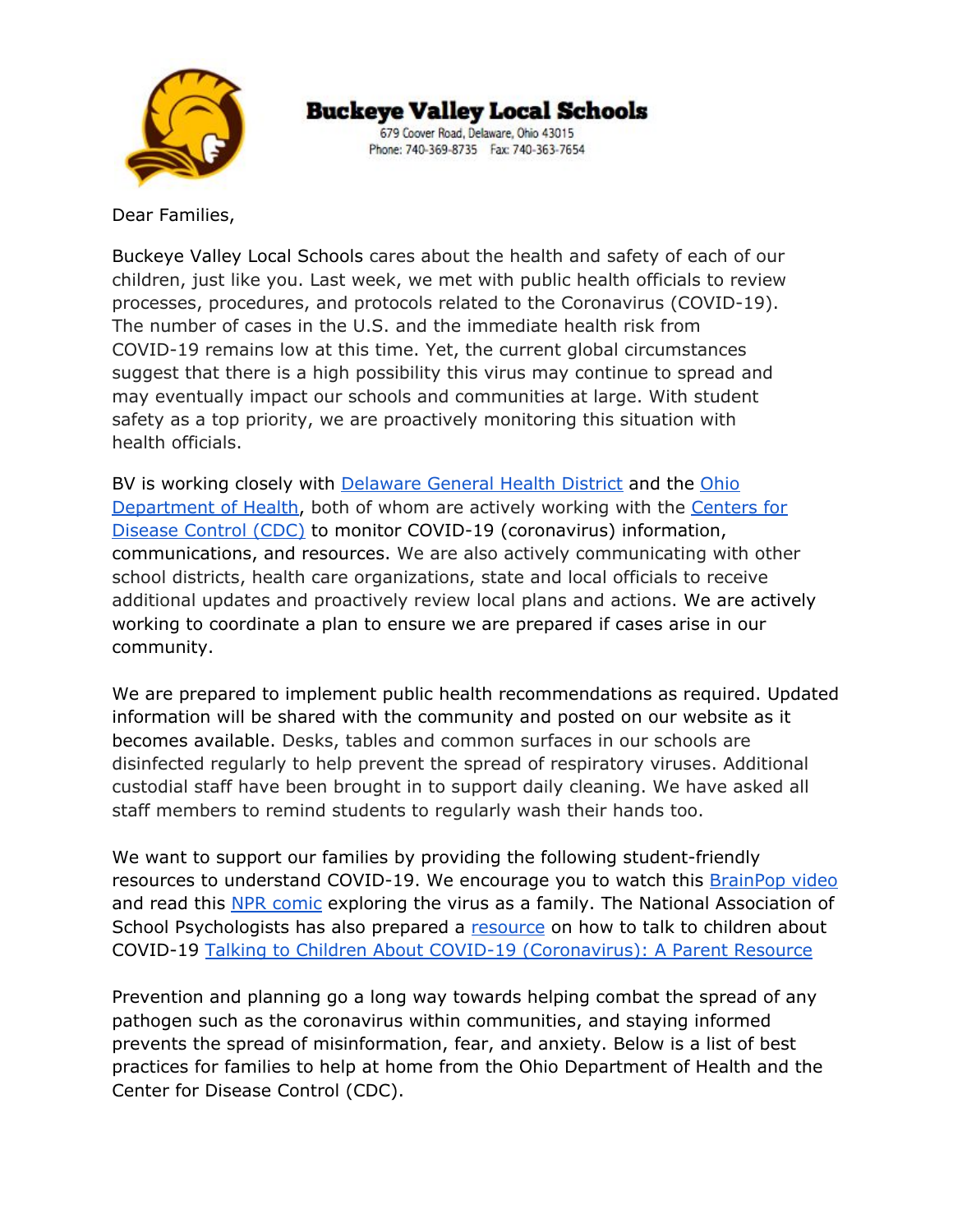

679 Coover Road, Delaware, Ohio 43015 Phone: 740-369-8735 Fax: 740-363-7654

### **What you can do as a family?**

### **TALK ABOUT IT & STAY INFORMED**

- With the attention that coronavirus is getting in the news, children will undoubtedly have a lot of questions and perhaps some fear or anxiety about what they are hearing. Click [here](https://www.health.harvard.edu/blog/how-to-talk-to-children-about-the-coronavirus-2020030719111) for tips and real-time information for parents to discuss coronavirus with children of all ages. It is important to also be aware of the facts, and the CDC's [Coronavirus](https://www.cdc.gov/coronavirus/2019-ncov/about/index.html) Information Page is updated regularly with pertinent information for families.
- The Ohio Department of Health opened a call center to answer questions from the public regarding coronavirus (COVID-19). The call center will be open 7 days a week from 9:00 a.m. to 8:00 p.m. and can be reached at 1-833-4-ASK-ODH (1-833-427-5634). The Ohio Department of Education has information for schools and families about coronavirus as it relates to  $K - 12$ education on its [web](http://education.ohio.gov/Topics/Student-Supports/Coronavirus-COVID-19-FREQUENTLY-ASKED-QUESTION-1) site.

#### **PREVENTION**

Our best defense against the spread of respiratory viruses, including the coronavirus and influenza, is prevention and planning. By following the recommendations listed below, together we can reduce illness in our schools:

- **Keep sick children home.** If your child has a fever ≥100.0, seek appropriate medical attention and keep students home until they are fever-free for 24 hours. Students must be fever-free without fever-reducing medication such as Tylenol or Advil, understanding that administering Tylenol or Advil does not make the student non-contagious; it simply removes the symptom of fever. Keeping sick children home prevents the spread of any virus to others. **Any child suspected to be sick while at school will be assessed in our school clinics and if determined to be sick will be sent home.**
- **Help reduce student anxiety for missed instruction and make-up work** by reminding your child that teachers will work with each student to ensure sufficient time for any missed work if out sick from school.
- **Report your child's absence** and share sickness information with our attendance secretary and school nurse.
- **Practice good hand hygiene** by washing your hands often with soap and water for at least 20 seconds. If soap and water are not available,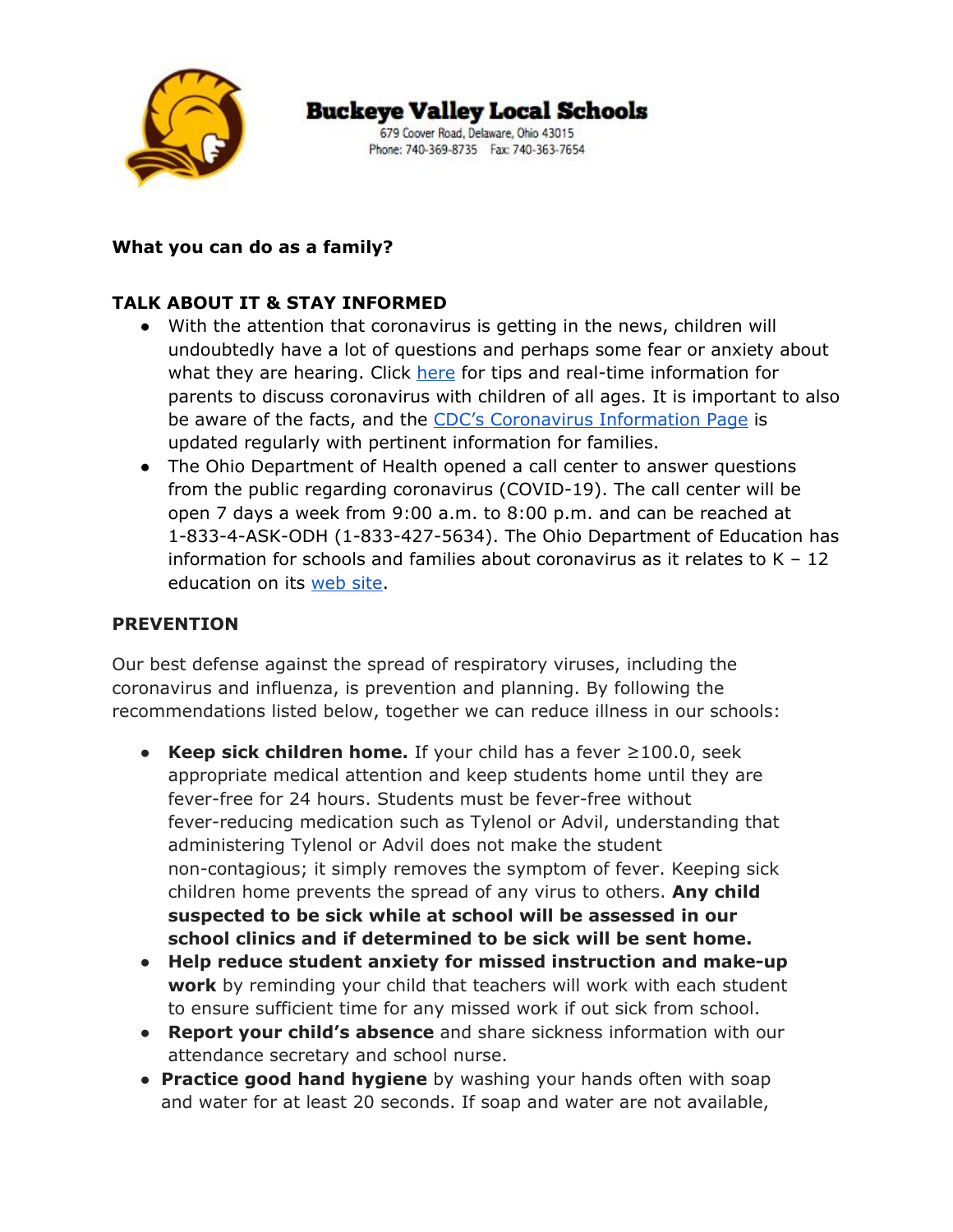

679 Coover Road, Delaware, Ohio 43015 Phone: 740-369-8735 Fax: 740-363-7654

use an alcohol-based hand sanitizer and wash as soon as you can. We encourage parents to ask students to recite the entire alphabet or slowly count to 20 as a measure of time to ensure proper handwashing.

- **Cover your mouth and nose** with a tissue when you cough or sneeze. If you don't have a tissue, cough or sneeze into your elbow or shoulder, not into your hands.
- **Remind your children not to share personal items** like drinks, food or unwashed utensils.
- **Avoid close contact** with people who are sick.
- **Avoid touching your eyes, nose, and mouth** whenever possible.
- **The CDC does not recommend that people who are well wear a facemask** to protect themselves from respiratory diseases, including COVID-19.
- **Get your family vaccinated** for seasonal flu every year as recommended by health officials. There is presently no vaccine for COVID-19.

# **ATTENDANCE PROTOCOLS**

As an additional measure, we are updating the following attendance procedures:

- We are asking that you report your child's general symptoms when calling him/her in sick so that we can monitor the illness trends in our buildings, grades and classrooms.
- **● We ask that if your child awakens feeling unwell in any way that you keep them home for observation to determine if further symptoms will develop. This will be especially important for travelers returning from spring break in the coming weeks.**
- The Attendance portion of the High School Exam Exemption Policy, as listed in the High School handbook, is being suspended for the remainder of the school year **(Students should not come to school ill)**.

Link to Ohio Department of Health's Household [Preparedness](https://coronavirus.ohio.gov/wps/wcm/connect/gov/c5ef86dc-2b02-4f0b-a794-3649a8d78f1d/COVID-19+checklist+03-02-20.pdf?MOD=AJPERES&CONVERT_TO=url&CACHEID=ROOTWORKSPACE.Z18_M1HGGIK0N0JO00QO9DDDDM3000-c5ef86dc-2b02-4f0b-a794-3649a8d78f1d-n31-FRT) Checklist

# **PLANNING FOR TRAVEL**

As we look forward to Spring Break later this month, we know travel may be planned. There is community spread of COVID-19 in other countries and areas of